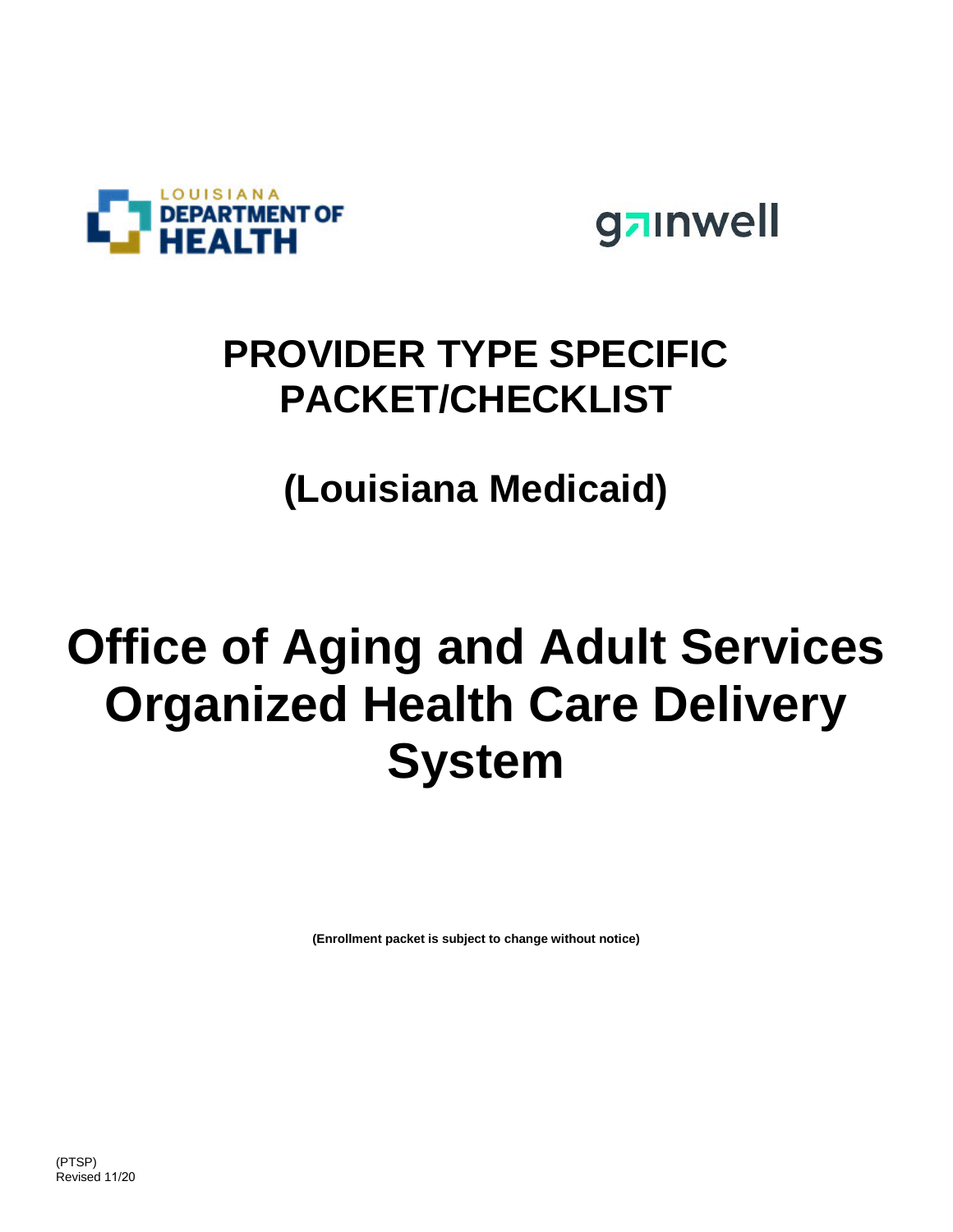#### **PROVIDER AGREEMENT BETWEEN THE LOUISIANA OFFICE OF AGING AND ADULT SERVICES AND AN ORGANIZED HEALTH CARE DELIVERY SYSTEM**

The Organized Health Care Delivery System agency must complete the following prior to enrolling with Medicaid. Medicaid Provider Enrollment will not process your enrollment packet until your agency has completed the following Office of Aging and Adult services (OAAS) requirements in the order listed below:

 Provide to OAAS the "OAAS Organized Health Care Delivery System Provider Agreement" (*i.e.,* the original signed form).

Complete the Basic Enrollment Packet for the Louisiana Medical Assistance Program (Louisiana Medicaid Program) and the Provider Type Specific Packet/Checklist for Office of Aging and Adult Services Organized Health Care Delivery System as instructed.

Any questions regarding the Medicaid Enrollment packet should be submitted to Gainwell Provider Enrollment at 225/216-6370. Once your application has been processed by the Provider Enrollment section, your provider number will be mailed to you. Provider Enrollment will notify OAAS.

Any change in information provided during this enrollment process must be reported to OAAS.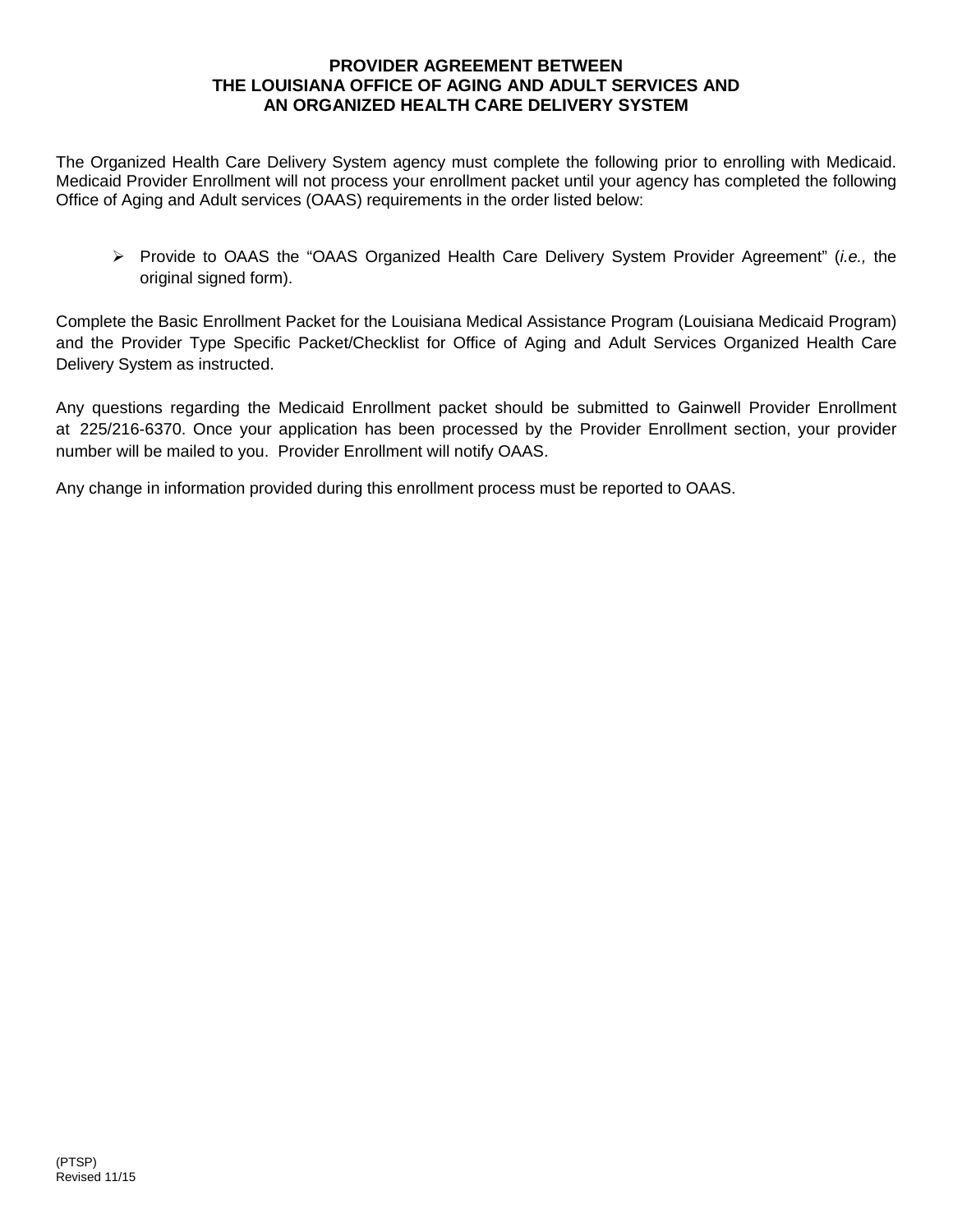### GENERAL INFORMATION FOR PROVIDER ENROLLMENT

Provider Enrollment works on a three-week turnaround time frame. If enrollment requirements are not met, the entire application will be returned for correction and would need to be re-submitted once the corrections are made. Any re-submission of the enrollment packet is subject to additional threeweek turnaround period.

The effective date for this enrollment will be the day the application is actually worked by Provider Enrollment.

No billing for 18 months will result in an automatic closure of this provider number, which will require a new enrollment application in order to be re-activated. No notification will be made to the provider regarding automatic closure.

If at any time during enrollment as a Medicaid provider, the provider has a change of physical address, the provider must first obtain an updated license indicating the new address, and then submit notification of the change of address along with a copy of the updated license/certification to Gainwell Provider Enrollment (use the File Update form to submit address change – mailing address located at the bottom of this form). This change must also be reported to the Office of Aging and Adult Services. Failure to report a change of address will result in the Organized Health Care Delivery System being incorrectly listed on the freedom of choice list.

Providers enrolled as type SP (OAAS Organized Health Care Delivery System) may subcontract with appropriate entities who will provide waiver services in accordance with applicable rules, regulations and policies to recipients of OAAS Community Choices Waiver. These subcontracted entities must accept payment from Organized Health Care Delivery System as payment in full for services rendered. Louisiana Medicaid will not increase reimbursement to the Organized Health Care Delivery System for any reason.

### NOTICE TO WAIVER SERVICE PROVIDERS

Please note that Louisiana Medicaid will not reimburse you for waiver services provided to recipients who are not enrolled in one of the waiver programs.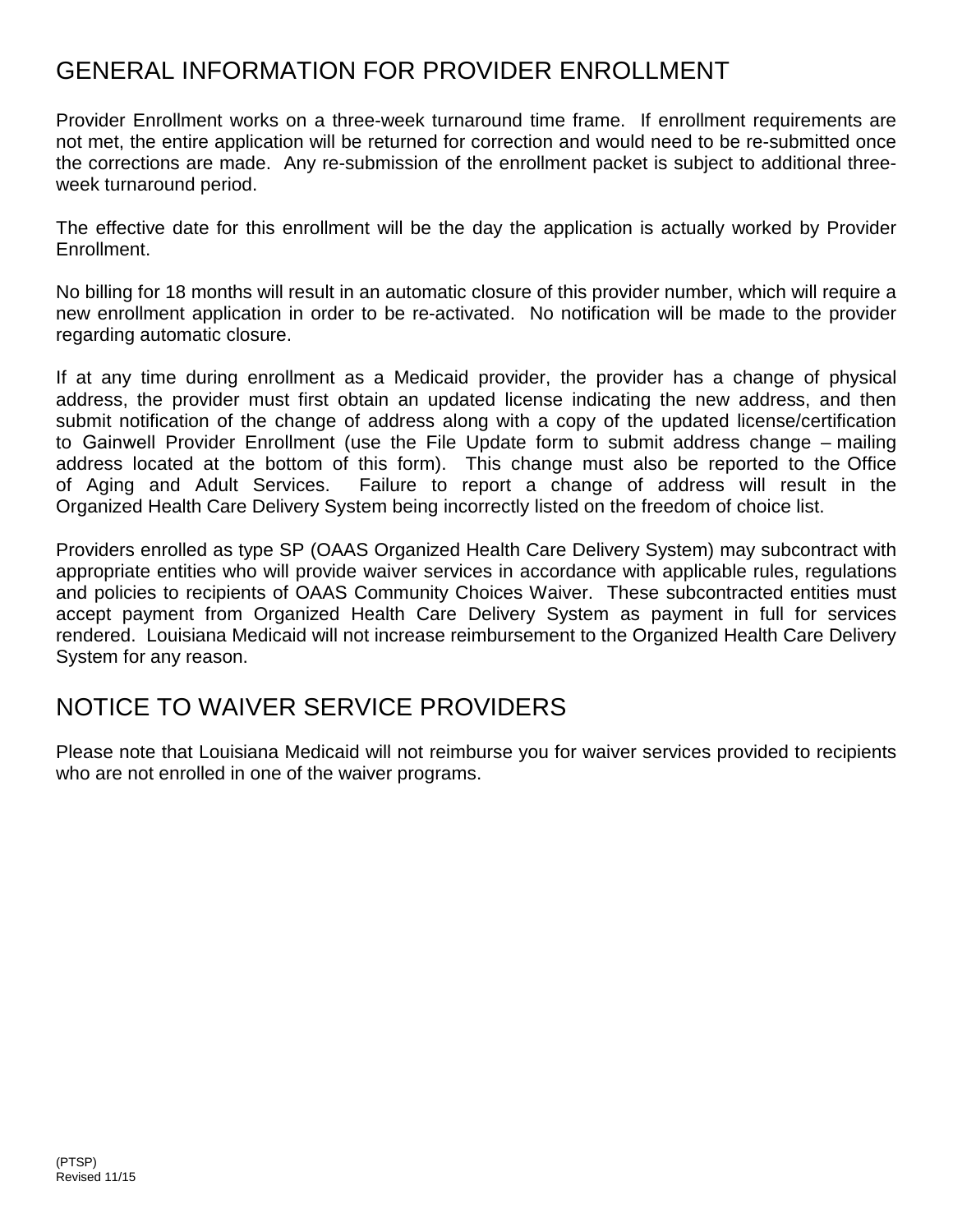# **ATTENTION**

# **Waiver service providers are required to comply with all requirements contained in:**

## **The provider manuals located at**

**[http://www.lamedicaid.com](http://www.lamedicaid.com/)**

**And**

# **The information located on the DHH/OAAS website at**

**<http://new.dhh.louisiana.gov/index.cfm/subhome/12/n/7>**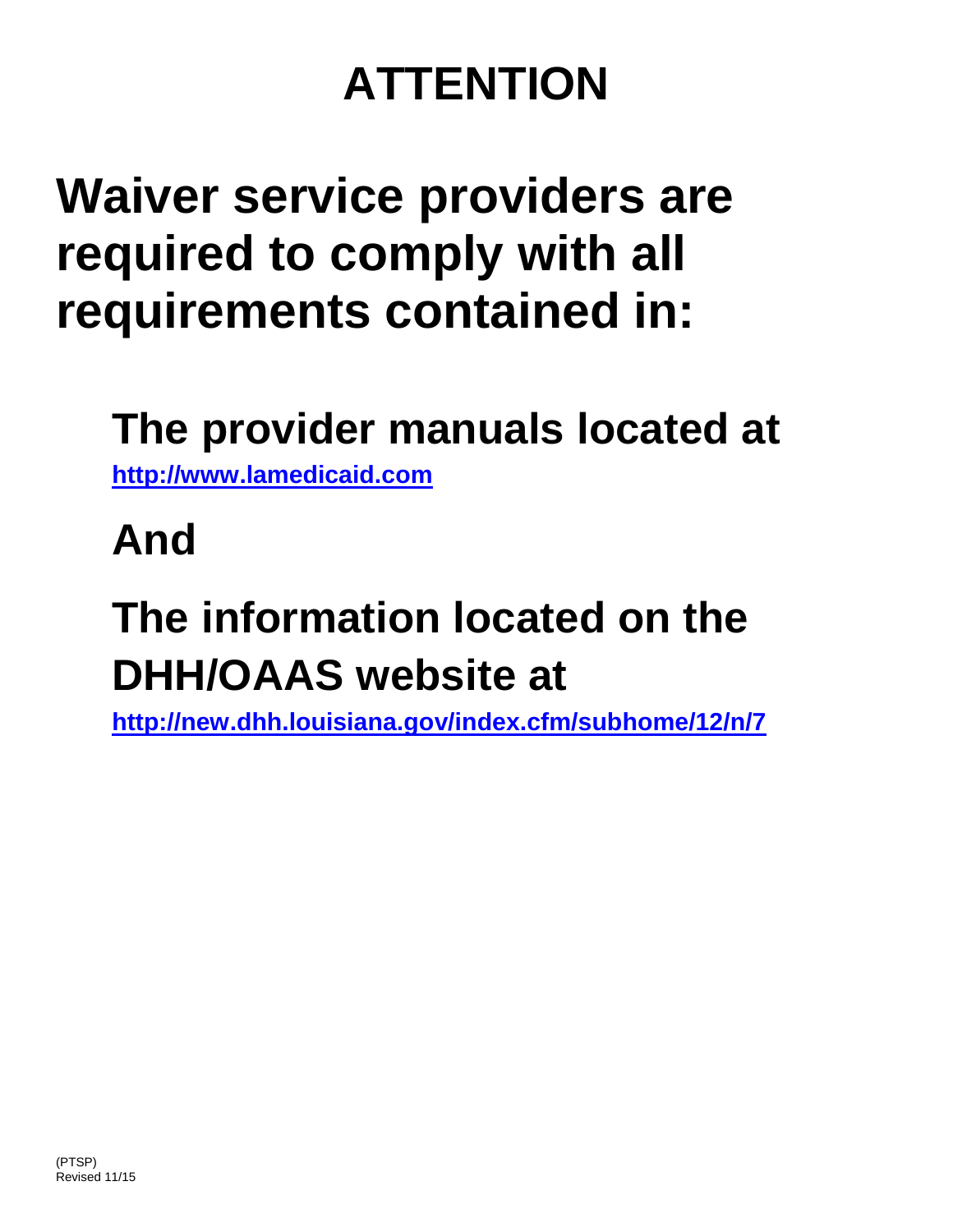### **OAAS Organized Health Care Delivery System CHECKLIST OF FORMS TO BE SUBMITTED**

The following checklist shows all documents that must be submitted to the Gainwell Provider Enrollment Unit in order to enroll in the Louisiana Medicaid Program as an Office of Aging and Adult Services (OAAS) Organized Health Care Delivery System provider:

| Completed | <b>Document Name</b>                                                                                                                                                                                                                                                                                                                                                                                              |  |
|-----------|-------------------------------------------------------------------------------------------------------------------------------------------------------------------------------------------------------------------------------------------------------------------------------------------------------------------------------------------------------------------------------------------------------------------|--|
| $\star$   | Completed Entity/Business Louisiana Medicaid PE-50 Provider Enrollment Form.<br>1.                                                                                                                                                                                                                                                                                                                                |  |
| $\star$   | Completed PE-50 Addendum – Provider Agreement Form (two pages).<br>2.                                                                                                                                                                                                                                                                                                                                             |  |
| $\star$   | 3.<br>Completed Medicaid Direct Deposit (EFT) Authorization Agreement Form.                                                                                                                                                                                                                                                                                                                                       |  |
| $\star$   | Louisiana Medicaid Ownership Disclosure Information Forms for Entity/Business. (Only<br>4.<br>the Disclosure of Ownership portion of this enrollment packet can be done online by<br>choosing Option 1.)                                                                                                                                                                                                          |  |
|           | Option 1 prefer: Provider Ownership Enrollment Web Application. Go to www.lamedicaid.com<br>and click on the Provider Enrollment link on the left sidebar. After entering ownership<br>information online, the user is prompted to print the Summary Report; the authorized agent<br>must sign page 3 of the Summary Report and include both pages 2 and 3 with the other<br>documents in this checklist.<br>-or- |  |
|           | <b>Option 2:</b> If you choose not to use the Provider Ownership Enrollment web application, then<br>submit the hardcopy Louisiana Medicaid Ownership Disclosure Information Forms for<br>Entity/Business.                                                                                                                                                                                                        |  |
| $\star$   | (If submitting claims electronically) Completed Provider's Election to Employ Electronic<br>5.<br>Data Interchange of Claims for Processing in the Louisiana Medical Assistance Program<br>(EDI Contract) Form and Power of Attorney Form (if applicable).                                                                                                                                                        |  |
|           | Copy of voided check or letter from the bank on bank letterhead verifying the account and<br>6.<br>routing number for the account to which you wish to have your funds electronically<br>deposited (deposit slips are not accepted).                                                                                                                                                                              |  |
|           | Copy of a pre-printed document received from the IRS showing both the employer<br>7.<br>identification number (EIN) and the official name as recorded on IRS records (W-9 forms<br>are not accepted).                                                                                                                                                                                                             |  |
| **        | 8.<br>Original signed copy of the Organized Health Care Delivery System (OHCDS)Provider<br>Agreement                                                                                                                                                                                                                                                                                                              |  |

\* These forms are available in the **Basic Enrollment Packet for Entities/Businesses**.

\*\* This form is included here.

*PLEASE USE THIS CHECKLIST TO ENSURE THAT ALL REQUIRED ITEMS ARE SUBMITTED WITH YOUR APPLICATION FOR ENROLLMENT.* 

*ATTACHED FORMS MUST BE SUBMITTED AS ORIGINALS WITH ORIGINAL SIGNATURES (NO STAMPED SIGNATURES OR INITIALS)*

> Please submit all required documentation to: **Gainwell Provider Enrollment Unit PO Box 80159 Baton Rouge, LA 70898-0159**

(PTSP)  $\overline{\text{I}$ ssued 7/14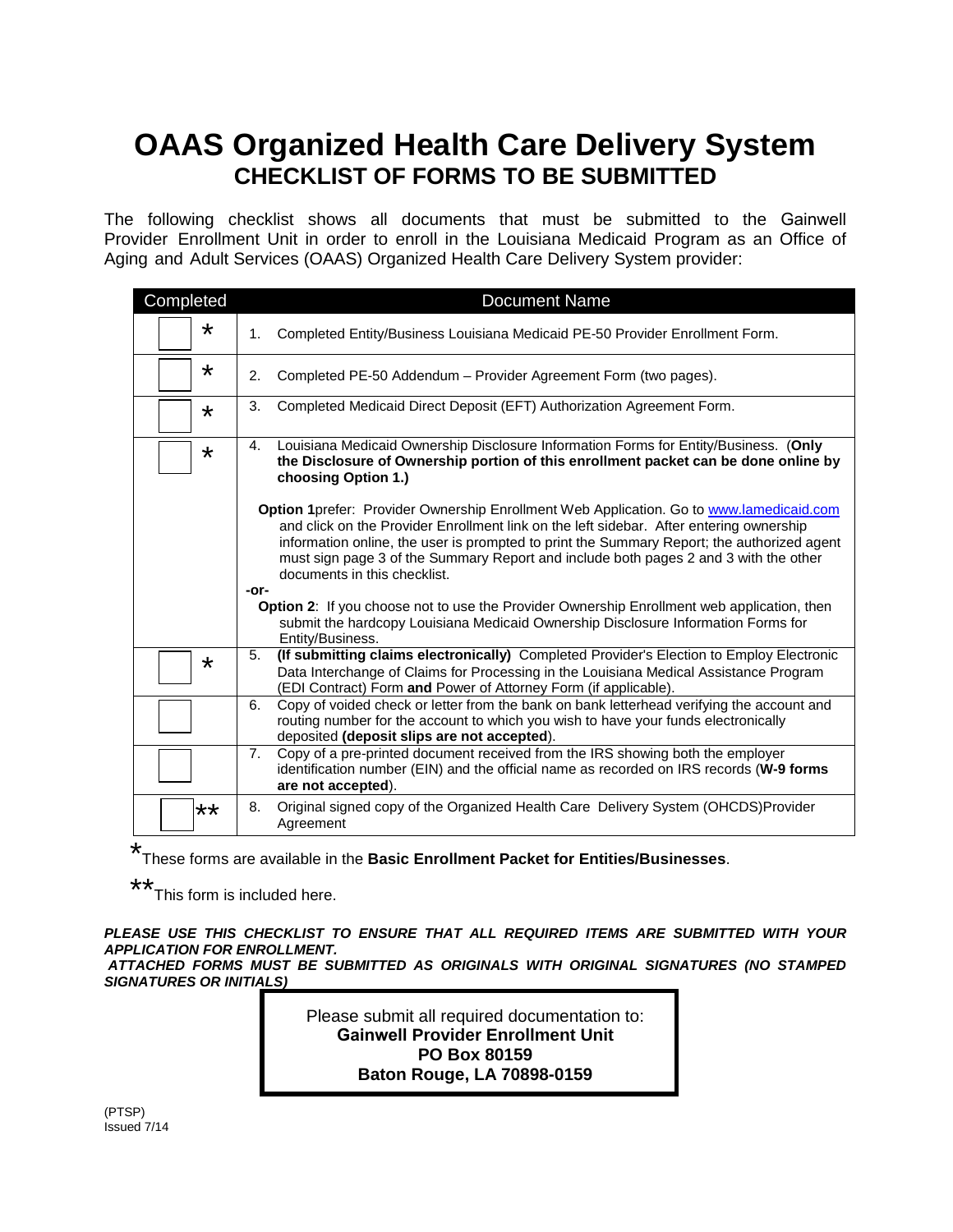#### **OFFICE OF AGING AND ADULT SERVICES (OAAS) ORGANZIED HEALTH CARE DELIVERY SYSTEM AGREEMENT**

(Name of Organized Health Care Delivery System)

#### **1. PURPOSE**

The Office of Aging and Adult Services (OAAS) Organized Health Care Delivery System Agreement, hereafter referred to as the AGREEMENT, is an addendum to the Louisiana Medicaid Provider Enrollment Packet (PTSP). OAAS reserves the right to revise and reissue the AGREEMENT as deemed necessary. The purpose of the AGREEMENT is to ensure that the Organized Health Care Delivery System, hereinafter referred to as the OHCDS, shall provide waiver services in accordance with applicable federal and state regulations, rules, policies, procedures, manuals, memoranda, and standards; and, in order to receive reimbursement for the provision of such service s, a fully-executed version of the AGREEMENT between the OHCDS and the Office of Aging and Adult Services, hereafter referred to as OAAS, shall be in place.

#### **2. AUTHORITY**

The following documents are considered as the Authority under which the OHCDS must conduct its activities under the AGREEMENT: All applicable Rules, Standards, Statutes, Regulations, Memoranda, and directives from OAAS.

While OAAS will make every effort to inform the OHCDS of any changes/modifications to the requirements of the Rules, Standards, Statutes, Regulations, and other documents governing the AGREEMENT, it is the responsibility of the OHCDS to assure it is operating in accordance with those requirements. A failure to comply with any requirement because of a lack of knowledge of the requirement will not be accepted as a means of defense to any proposed sanctions or other action taken by DHH/OAAS due to the violation of the requirements.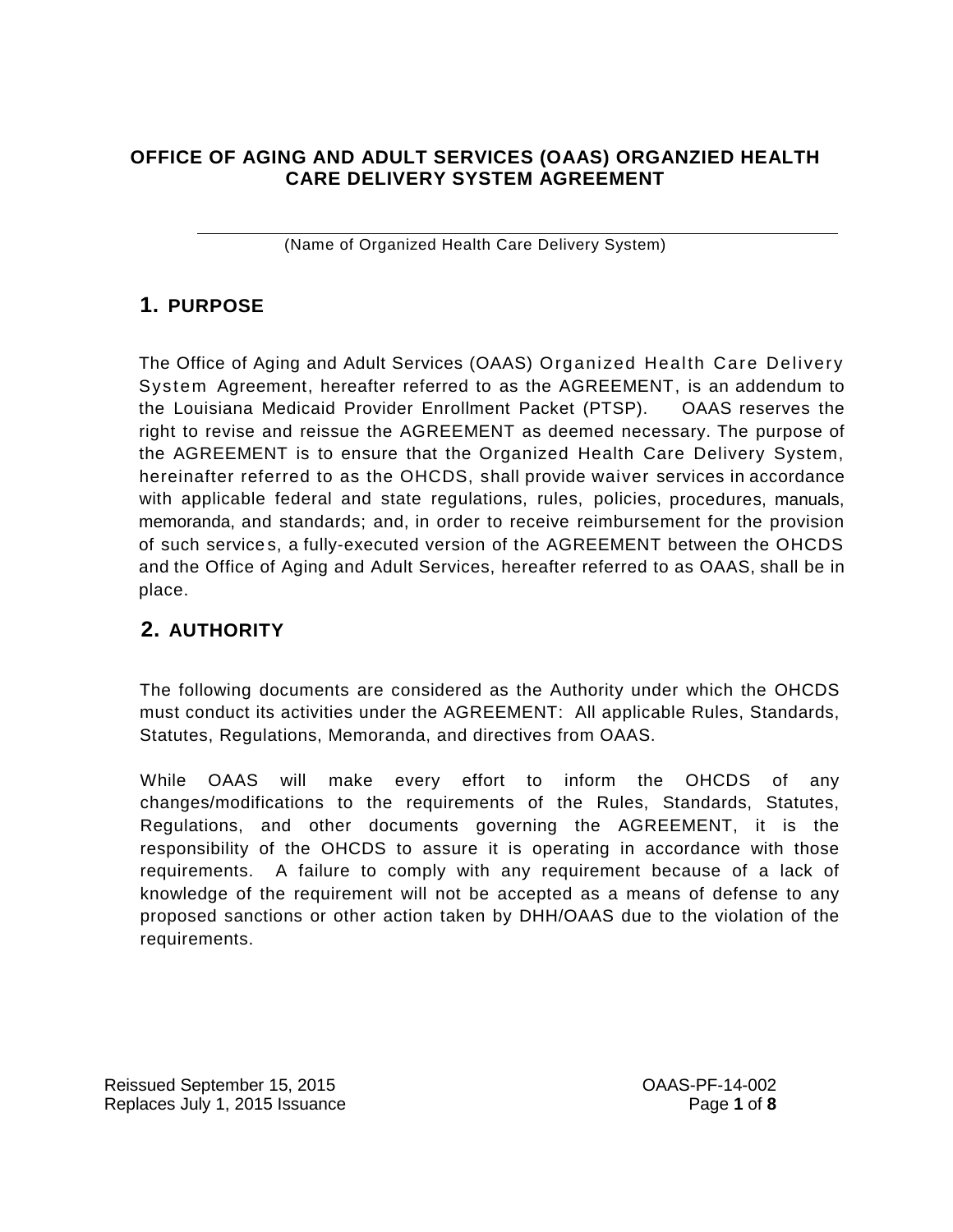#### **3. PARTICIPATION**

By submitting this application, the OHCDS seeks designation to sub-contract with qualified providers for approved services for individuals served through the Department of Health and Hospital's Community Choices Waiver. The OHCDS hereby attests that:

- it provides at least one Medicaid service directly (i.e., with its own employees) using provider number
- either through using its own employees or through sub-contracts, that it must provide all of the following Community Choices Waiver Services:

*Personal Assistance Services (PAS) Home Delivered Meals Skilled Maintenance Therapy Nursing Caregiver Temporary Support Services Assistive Devices and Medical Supplies Environmental Accessibility Adaptations (EAA)*

*Adult Day Health Care (if there is a licensed Adult Day Health Care provider in the service area)*

- all sub-contracts contain a sign-off clause stating that the sub-contractor understands that the sub-contractor has the option of becoming a qualified Community Choices Waiver provider by enrolling directly with Louisiana Medicaid
- each provider it sub-contracts with meets the applicable qualifications and standards for the waiver service it intends to provide as specified in the Community Choices Waiver document/application, with the exception of enrollment as a Medicaid service provider
- it shall maintain necessary documentation to ensure that each provider it subcontracts with meets the applicable qualifications and standards for the waiver service it intends to provide as specified in the Community Choices Waiver document

Reissued September 15, 2015 OAAS-PF-14-002 Replaces July 1, 2015 Issuance Page **2** of **8**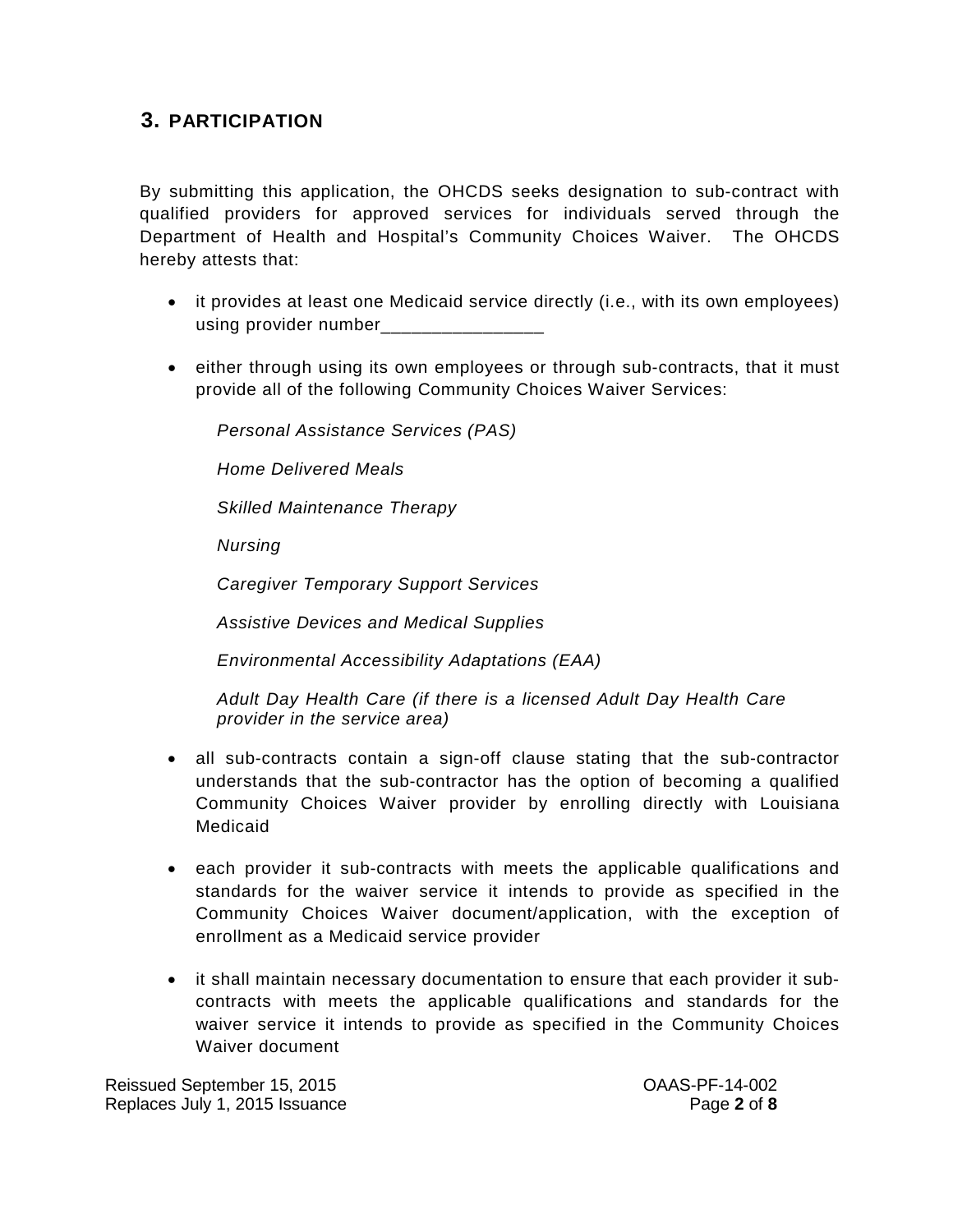#### **4. PAYMENTS TO OHCDS**

The OHCDS shall submit claims for waiver services in accordance with instructions issued by the Department. The OHCDS shall be responsible for the accuracy of all claims submitted under its provider number, whether submitted by the OHCDS or on behalf of the OHCDS. The OHCDS shall timely reimburse its sub-contractors for services rendered. The OHCDS shall accept the waiver payment as payment in full for the service rendered and shall not seek any additional payment from a waiver participant under any circumstances.

#### **5. LIABILITY FOR UNJUSTIFIED AND/OR UNAUTHORIZED AND/OR INCORRECTLY AUTHORIZED PAYMENTS**

OHCDS may be held financially liable for any error/omission on its part which results in the delivery and reimbursement of unjustified or unauthorized services as determined by OAAS. The OHCDS shall not bill or receive payment for services that are not authorized in a plan of care. The OHCDS acknowledges that the submission of false or fraudulent claims could result in criminal prosecution and civil and administrative sanctions, including exclusion of participation in Medicare, the Louisiana Medical Assistance Program, other State Medicaid programs, and all other Federal and State health care programs.

#### **6. FREEDOM OF CHOICE/PLAN OF CARE REQUIREMENTS**

The OHCDS shall ensure that all waiver services it provides directly or through its sub-contractors are provided in accordance with the plan of care and shall ensure that each waiver participant has a free choice of enrolled Community Choices Waiver providers for the services the waiver participant is authorized to receive.

#### **7. REPORTING REQUIREMENTS**

The OHCDS shall submit, in addition to all other required reports and statements, an aggregate summary delineating OHCDS activities, including subcontractor names, amounts paid per contractor, type of services delivered, and number of persons served by each subcontractor. This report shall be due to OAAS on a monthly basis in a manner and format prior-approved by OAAS.

Reissued September 15, 2015 OAAS-PF-14-002 Replaces July 1, 2015 Issuance Page **3** of **8**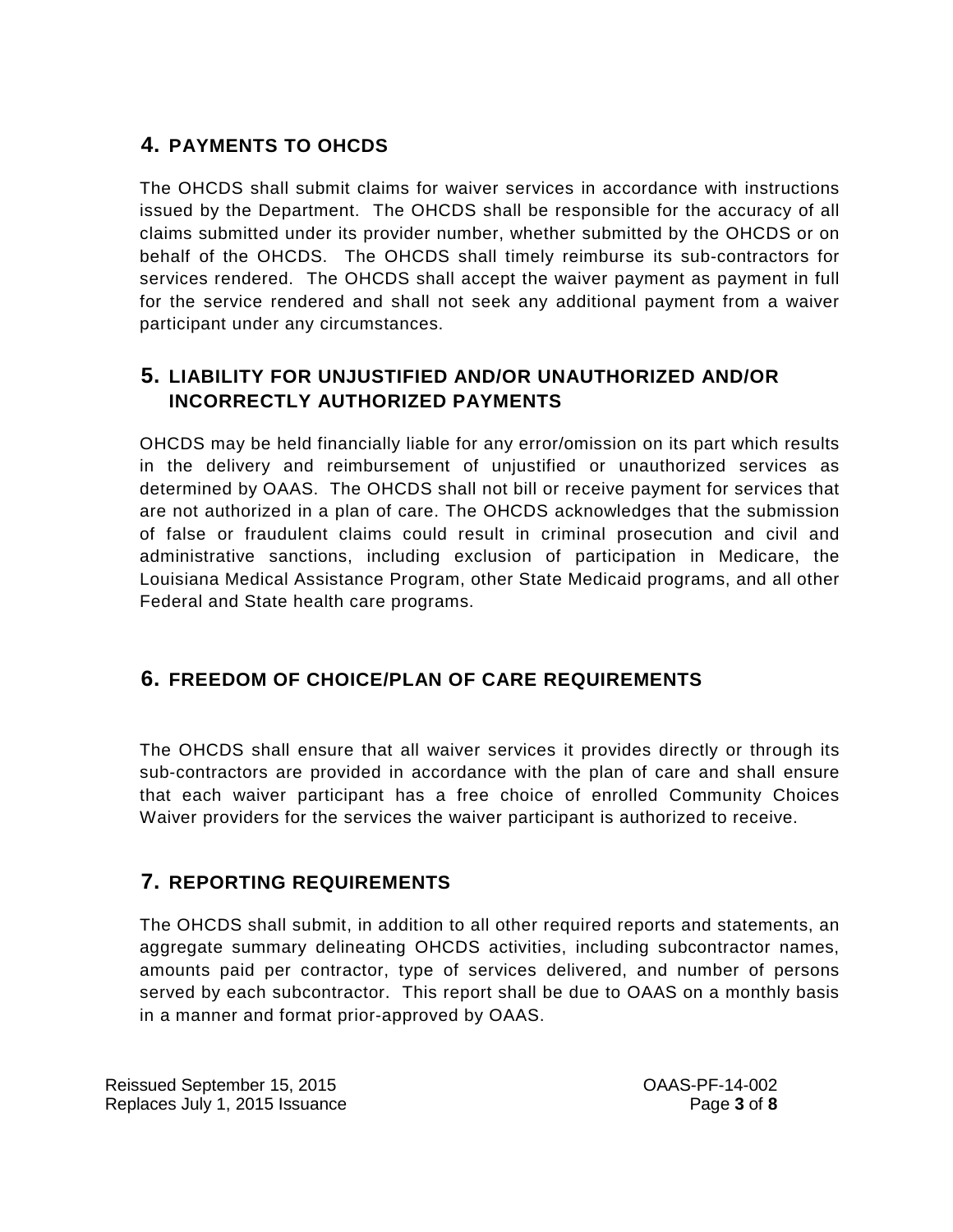#### **8. SANCTIONS FOR VIOLATIONS/NON-PERFORMANCE**

In order to remain in good standing with OAAS and eligible to continue the provision of services under the AGREEMENT, the OHCDS shall comply with the AGREEMENT. Should the OHCDS be determined to be in violation, OAAS/Medicaid reserves the right to impose Sanctions on the OHCDS, with or without prior notice. Such Sanctions may include, but are not limited to, the following which are BINDING and NOT SUBJECT TO APPEAL:

- Written warning
- Written mandate for documentation of acceptable remediation plan/demonstration of compliance with rules/regulations/agreement
- Imposition of training and accountability measures
- Imposition of further performance requirements
- Placing moratorium on admissions and/or expansion of services (i.e. Removal from FOC list)
- Removal of existing participants. If OAAS determines that removal of existing participants is necessary, the OHCDS shall cooperate in the transfer of the participants to other provider agencies or face additional sanctions.

In addition to the measures described above, sanctions may also include, but are not limited to, the following, which are subject to an administrative appeal:

- Suspension of payments in whole or part for a specific time period Recoupment
- Denial of reimbursement for undocumented services Impose daily, weekly, or monthly fines
- Imposition of fines per day per incident for health and welfare issues Certification suspension/limitation/revocation
- Termination of the Performance Agreement /Provider Agreement

In addition, if action or inaction on the part of the OHCDS results in federal disallowance, the OHCDS shall be held liable to recoupment of those amounts.

Reissued September 15, 2015 OAAS-PF-14-002 Replaces July 1, 2015 Issuance Page **4** of **8**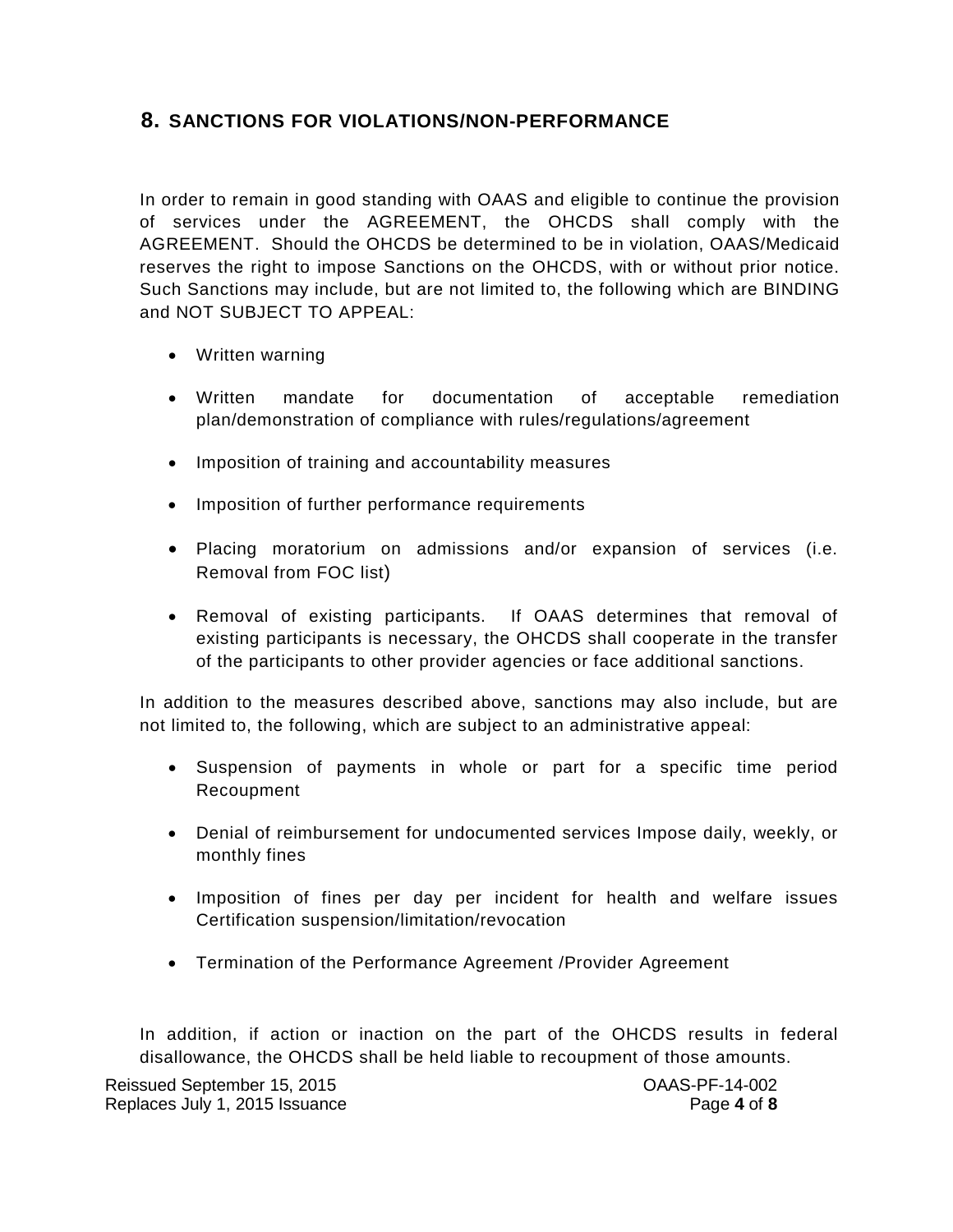### **Organized Health Care Delivery System Provider Agreement**

In addition, any OHCDS who fails to comply with all Medicaid/OAAS Rules, Standards, Statutes, Regulations, and/or Manuals may be referred to the Program Integrity Section for further sanctions.

#### **9. APPEALS**

Specified Sanctions administered by OAAS in accordance with the AGREEMENT may be appealed by the OHCDS, and the OHCDS has a right to an administrative hearing. A request for an administrative hearing must be received within thirty (30) days from the date of written notice of the Sanction. The request must be made in writing and mailed or faxed directly to:

#### **Division of Administrative Law-Health and Hospitals Section P.O. Box 4189 Baton Rouge, LA 70821 Telephone: 225-342-5800 Fax: 225-219-9823**

I attest that shall abide by the stipulations above

(Name of OHCDS)

and shall notify OAAS immediately of any changes and shall abide by any additional other relevant governing authority.

(Printed Name)

(Title – CEO or Board President)

(Signature of OHCDS Representative)

(Date)

Reissued September 15, 2015 OAAS-PF-14-002 Replaces July 1, 2015 Issuance Page **5** of **8**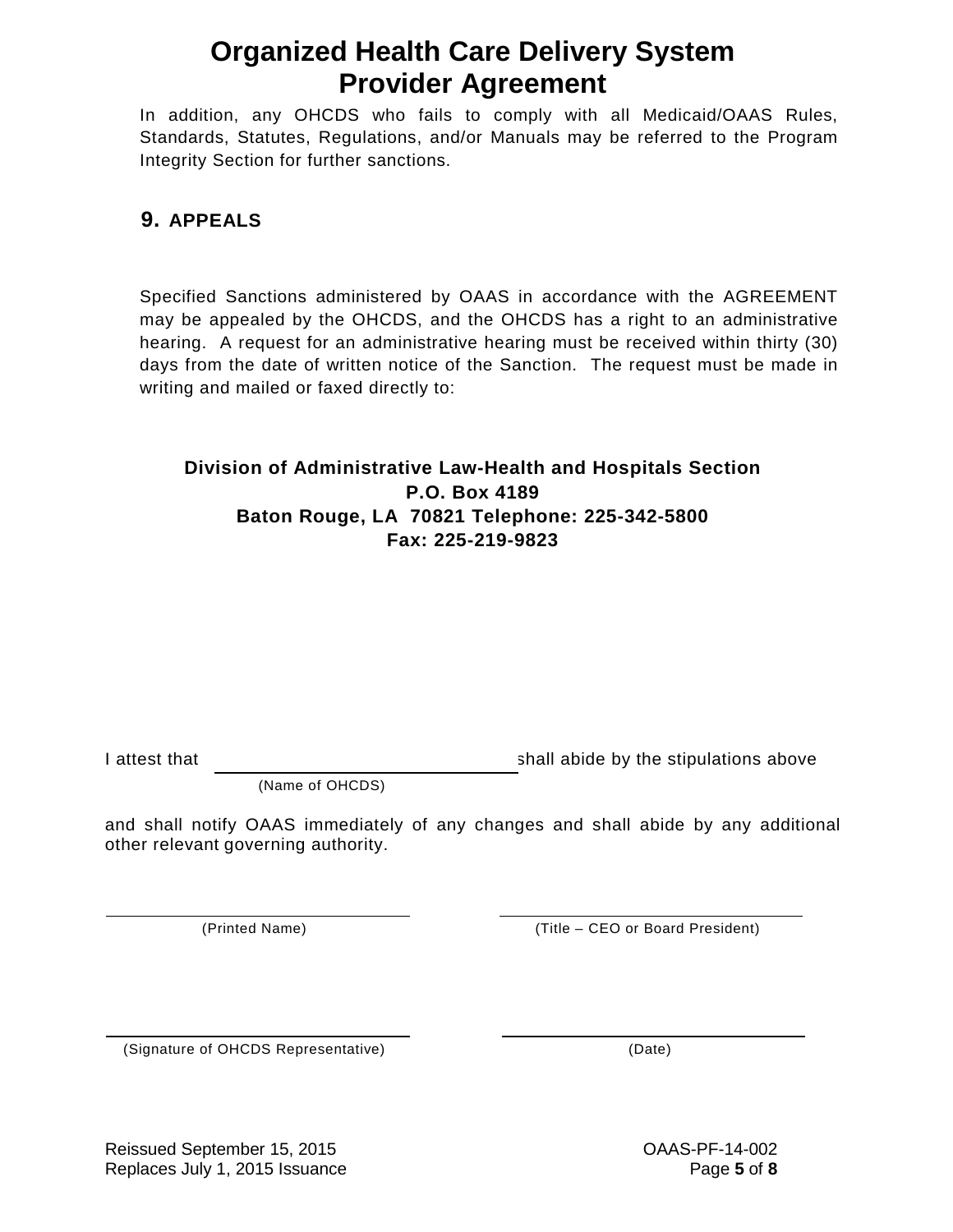#### **APPENDIX A:**

#### **OFFICE OF AGING AND ADULT SERVICES (OAAS) ORGANZIED HEALTH CARE DELIVERY SYSTEM AGREEMENT**

(Name of Organized Health Care Delivery System)

| <b>Name of Sub-Contracted Provider:</b>                                                                                    |                      |
|----------------------------------------------------------------------------------------------------------------------------|----------------------|
| <b>Contact Person for Sub-Contracted Provider:</b>                                                                         | <b>Phone Number:</b> |
| <b>Mailing Address of Sub-Contracted Provider:</b>                                                                         |                      |
| Physical Address of Sub-Contracted Provider: (Same as Mailing Address                                                      |                      |
| Completed Sub-Contract(s) attached.<br><b>Community Choices Waiver service(s) provided:</b>                                |                      |
|                                                                                                                            |                      |
| 2.<br><u> 1989 - Johann Barn, mars ar breithinn ar breithinn ar breithinn ar breithinn ar breithinn ar breithinn ar br</u> |                      |
| 3.                                                                                                                         |                      |
| 4.                                                                                                                         |                      |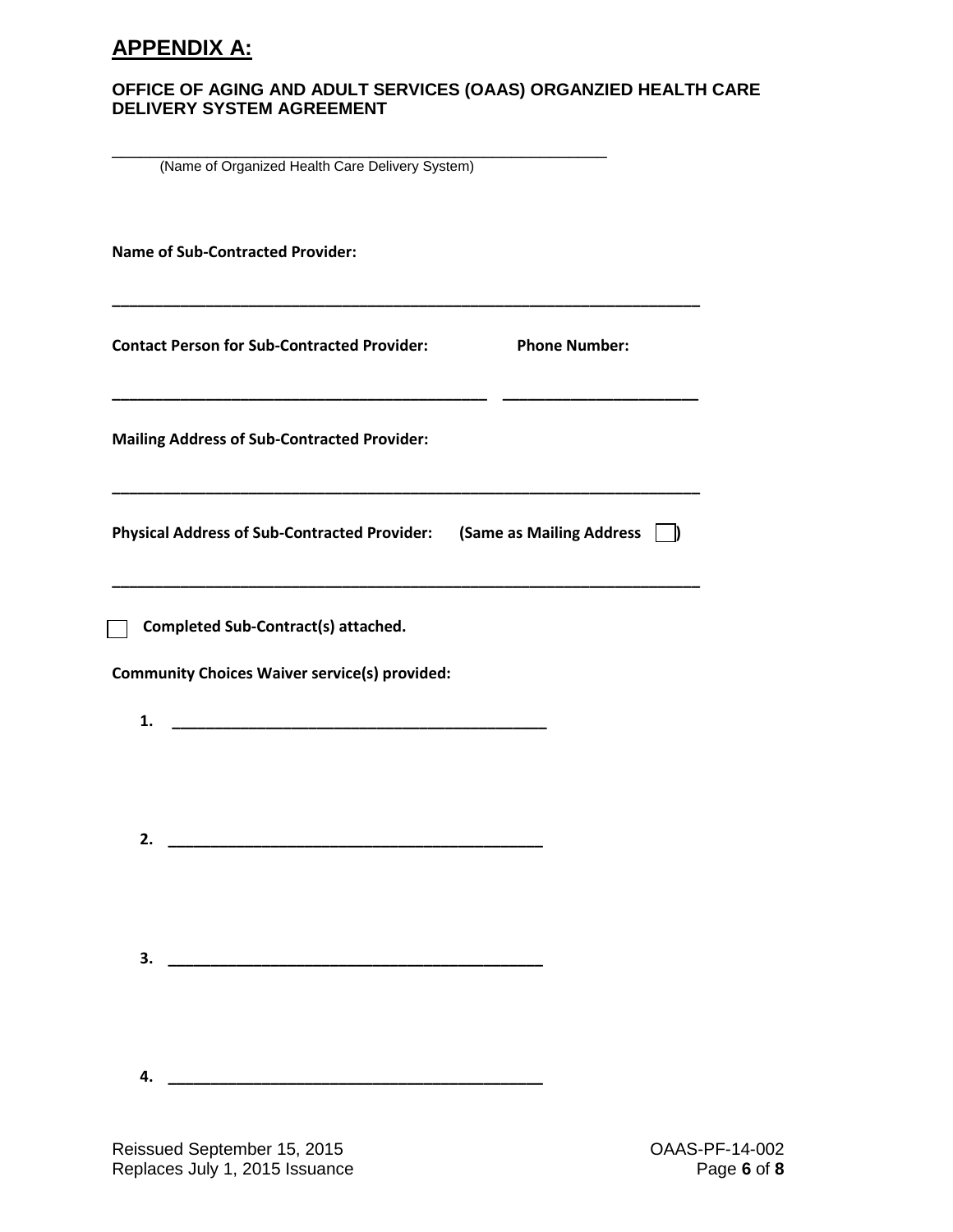#### **APPENDIX B:**

#### **OFFICE OF AGING AND ADULT SERVICES (OAAS) ORGANZIED HEALTH CARE DELIVERY SYSTEM AGREEMENT**

\_\_\_\_\_\_\_\_\_\_\_\_\_\_\_\_\_\_\_\_\_\_\_\_\_\_\_\_\_\_\_\_\_\_\_\_\_\_\_\_\_\_\_\_\_\_\_\_\_\_\_\_ (Name of Organized Health Care Delivery System)

**Name of Sub-Contracted Provider: \_\_\_\_\_\_\_\_\_\_\_\_\_\_\_\_\_\_\_\_\_\_\_\_\_\_\_\_\_\_\_\_\_\_\_\_\_\_\_\_\_\_\_\_\_\_\_\_\_\_\_\_\_\_\_\_\_\_\_\_\_\_\_\_\_\_\_\_\_ Contact Person for Sub-Contracted Provider: Phone Number: \_\_\_\_\_\_\_\_\_\_\_\_\_\_\_\_\_\_\_\_\_\_\_\_\_\_\_\_\_\_\_\_\_\_\_\_\_\_\_\_\_\_\_\_ \_\_\_\_\_\_\_\_\_\_\_\_\_\_\_\_\_\_\_\_\_\_\_ Mailing Address of Sub-Contracted Provider: \_\_\_\_\_\_\_\_\_\_\_\_\_\_\_\_\_\_\_\_\_\_\_\_\_\_\_\_\_\_\_\_\_\_\_\_\_\_\_\_\_\_\_\_\_\_\_\_\_\_\_\_\_\_\_\_\_\_\_\_\_\_\_\_\_\_\_\_\_** Physical Address of Sub-Contracted Provider: (Same as Mailing Address  $\Box$ ) **\_\_\_\_\_\_\_\_\_\_\_\_\_\_\_\_\_\_\_\_\_\_\_\_\_\_\_\_\_\_\_\_\_\_\_\_\_\_\_\_\_\_\_\_\_\_\_\_\_\_\_\_\_\_\_\_\_\_\_\_\_\_\_\_\_\_\_\_\_ Completed Sub-Contract(s) attached. Community Choices Waiver service(s) provided: 1. \_\_\_\_\_\_\_\_\_\_\_\_\_\_\_\_\_\_\_\_\_\_\_\_\_\_\_\_\_\_\_\_\_\_\_\_\_\_\_\_\_\_\_\_ 2. \_\_\_\_\_\_\_\_\_\_\_\_\_\_\_\_\_\_\_\_\_\_\_\_\_\_\_\_\_\_\_\_\_\_\_\_\_\_\_\_\_\_\_\_ 3. \_\_\_\_\_\_\_\_\_\_\_\_\_\_\_\_\_\_\_\_\_\_\_\_\_\_\_\_\_\_\_\_\_\_\_\_\_\_\_\_\_\_\_\_ 4. \_\_\_\_\_\_\_\_\_\_\_\_\_\_\_\_\_\_\_\_\_\_\_\_\_\_\_\_\_\_\_\_\_\_\_\_\_\_\_\_\_\_\_\_**